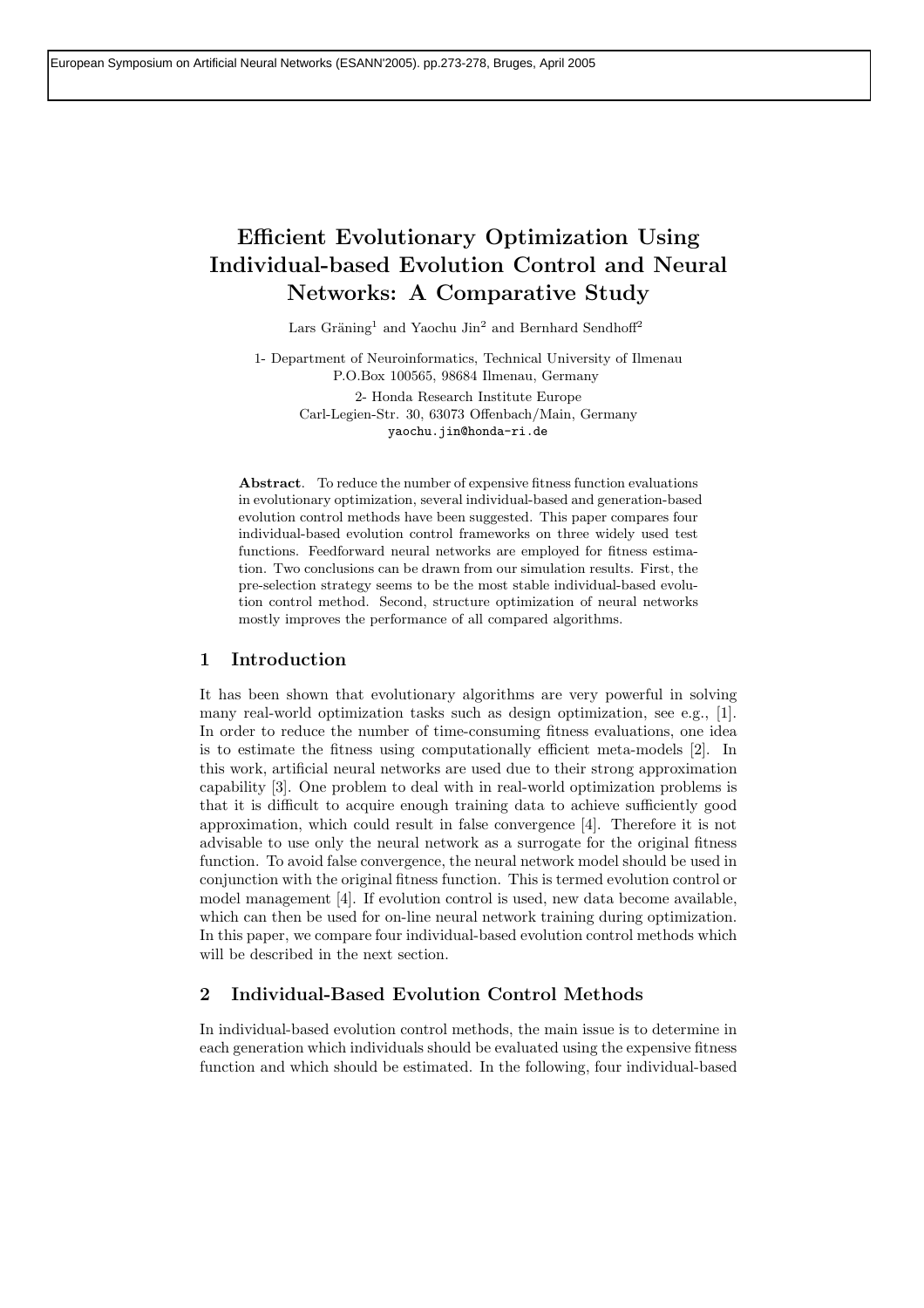strategies are described. As illustrated in Fig. 1, the four methods can be described in a common framework. First,  $\lambda$ ' offspring individuals are generated from  $\mu$  parents using recombination and mutation. After that, the individualbased control method determines which  $\lambda^*$  offspring are evaluated with the original fitness function. The evaluation results are used to train the neural network before the fitness of the remaining λ'*−*λ<sup>∗</sup> offspring is estimated by the neural network. Finally,  $\mu$  parents are selected from the best  $\lambda$  individuals according to their fitness. This procedure repeats until a termination condition is satisfied.



Fig. 1: A generic framework for evolutionary optimization using individual-based control methods.

#### **2.1 Best Strategy (BS)**

In the best strategy [4],  $\lambda' = \lambda$  offspring are evaluated with the neural network and the  $\lambda^*$  best ones are re-evaluated with the original fitness function. After training the neural network the remaining  $\lambda' - \lambda^*$  individuals are evaluated again with the neural network. The  $\mu$  best individuals from the  $\lambda$  individuals become parents of the next generation.

#### **2.2 Pre-Selection (PreS)**

In the pre-selection strategy [5],  $\lambda' > \lambda$  offspring individuals are generated through recombination and mutation, and the neural network is used to estimate the fitness value of the offspring. The  $\lambda^* = \lambda$  most promising individuals are pre-selected from the  $\lambda$ ' offspring and re-evaluated using the original fitness function. The main difference to the best strategy is that the  $\mu$  parents are selected only from the  $\lambda^*$  individuals evaluated using the original fitness function.

#### **2.3 Clustering Technique (CT)**

In [6], a different approach is presented to determine which individuals are to be evaluated with the original fitness function. Using the k-means clustering technique, the  $\lambda' = \lambda$  offspring individuals are grouped into  $\lambda^*$  clusters. Now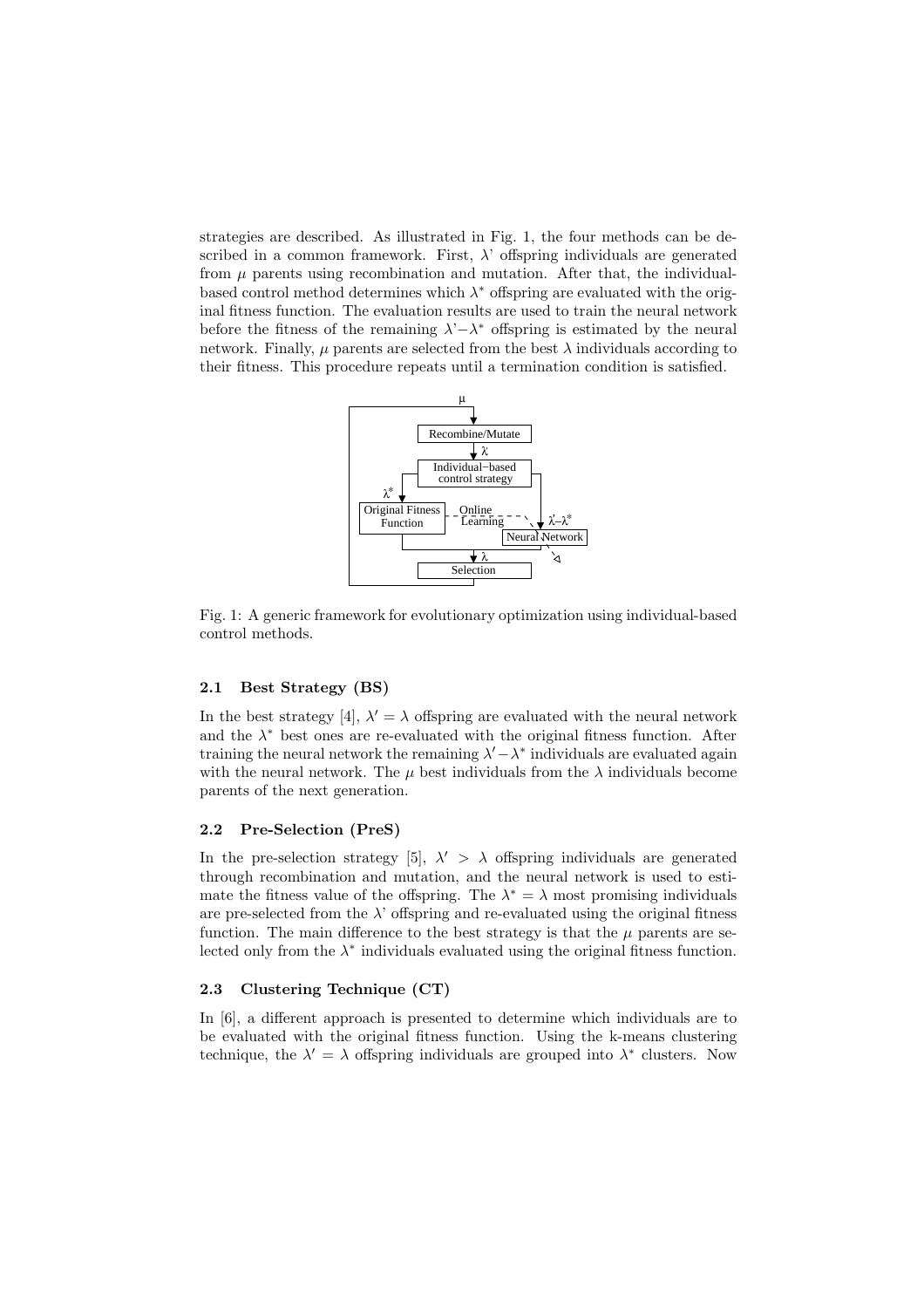the  $\lambda^*$  individuals closest to the cluster center are evaluated using the original fitness function. The results of the fitness evaluations, as in other methods, are used to train the neural network. The fitness value of the remaining  $\lambda' - \lambda^*$ individuals is estimated using the neural network. Finally,  $\mu$  individuals are selected from all  $\lambda'$  offspring as parents of the next generation.

#### **2.4 Clustering Technique with Best Strategy (CTBS)**

The clustering technique with best strategy is extended from the clustering technique. The offspring individuals are grouped into  $\lambda^*$  clusters. After clustering, the neural network is used to estimate the fitness of individuals. Instead of the individual closest to each cluster center, the best individual in each cluster will be evaluated with the original fitness function.

### **3 Structure Optimization of the Neural Network**

To improve the approximation quality of the neural network, the structure of the neural network can also be optimized during the design optimization. A genetic algorithm has been used to optimize both the structure and the weights of the neural network. In generating offspring, specific mutation operations are employed. The mutation operations allow to insert or delete a single connection or neuron, and the weights are mutated by adding a normally distributed random number. After mutation, life-time learning of the weights is performed and the learned weights are coded back to the individuals, which is known as the Lamarckian mechanism. The EP-tournament-selection is adopted to reproduce the individuals representing the neural networks with the lowest mean squared error on the training data. See [7] for details.

# **4 Simulation Results**

In the simulations, a  $(\mu, \lambda)$  covariance matrix adaptation evolution strategy without recombination [8] is adopted, where  $\mu$  is fixed to 3 and  $\lambda$  is fixed to 12. The strategy parameters of the covariance matrix are initialized between  $\sigma_{min} = 0.05$ and  $\sigma_{max} = 4$ . The settings of  $\lambda$ ' and  $\lambda^*$  listed in Table 1 are based on recommendations or findings in [5] and [6]. The maximum number of expensive fitness evaluations is 1200.

|     | PlainES | Pres | nа<br>טר | חר  |  |
|-----|---------|------|----------|-----|--|
|     | 1 ຕ     | 24   | 1 ດ      | 1 ດ |  |
| $*$ |         | 1 ດ  |          |     |  |

Table 1: Settings of the parameters  $\lambda$ ' and  $\lambda^*$ .

The neural network used in the simulations consists of 10 input nodes, one hidden layer with four hidden neurons and one output. If structure optimization is used the number of hidden neurons is not fixed. An improved version of the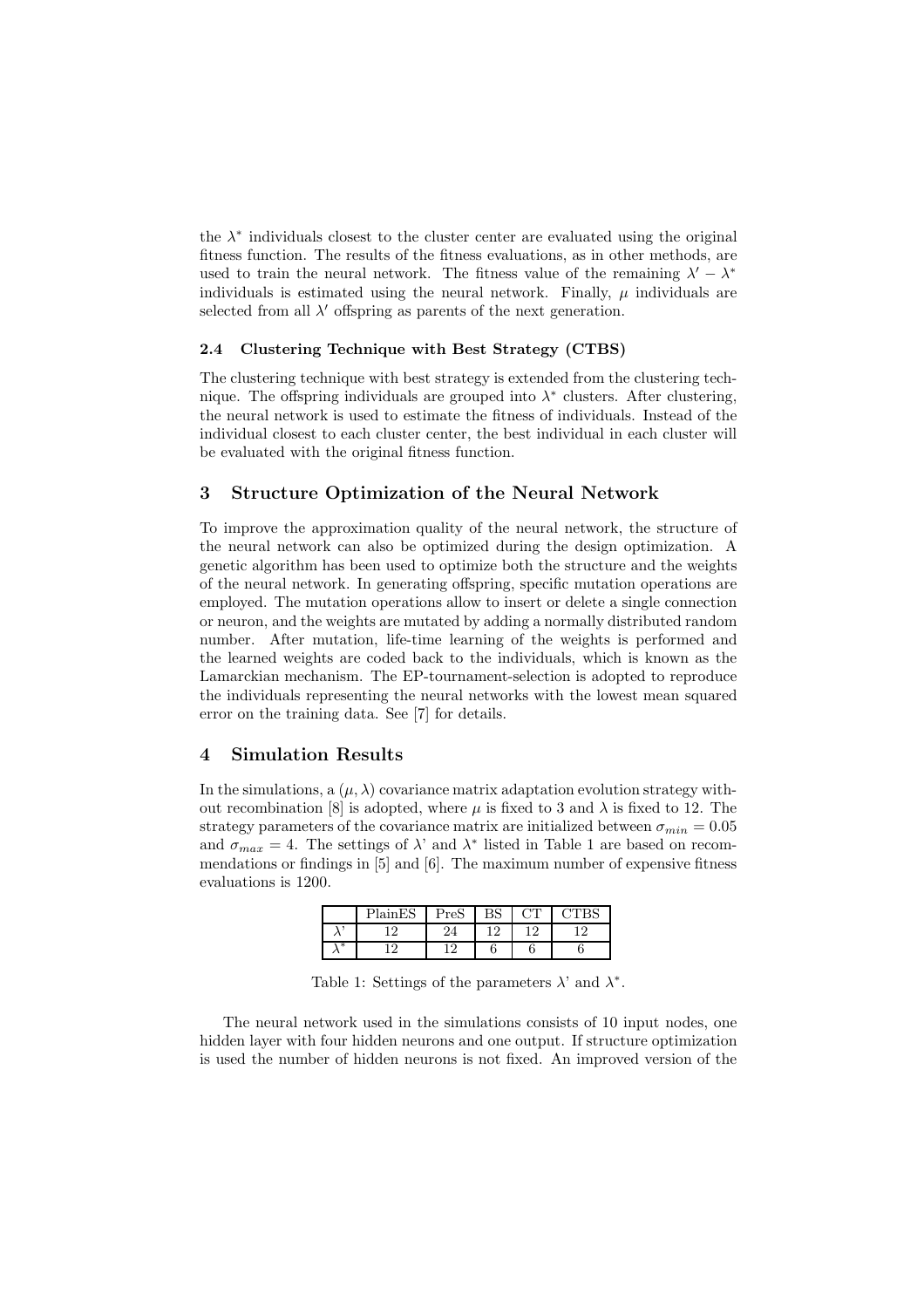RProp algorithm is used to train the MLP online during optimization. To achieve good local approximation of the original fitness landscape, only data of the most recent 50 evaluations are used for training.



Fig. 2: Results from the three 10-dimensional test functions. (a) Without structure optimization, and (b) with structure optimization.

The results from the Sphere, Rosenbrock and Ackley function are presented in Fig. 2 and Fig. 3. The left column presents the results with and the right column without structure optimization of the neural networks. In Fig. 2, the median of the best fitness in each generation over 20 runs are plotted against the number of expensive fitness evaluations.

To show the statistical significance between the evolution control methods and the plain evolution strategy, the boxplot of the results are given in Fig. 3. The boxplot illustrates the median and the variance of the fitness value of the best individual in the final generation over 20 runs. The notches of the boxes in the plot are the graphical equivalence to the student t-test. If the notch in the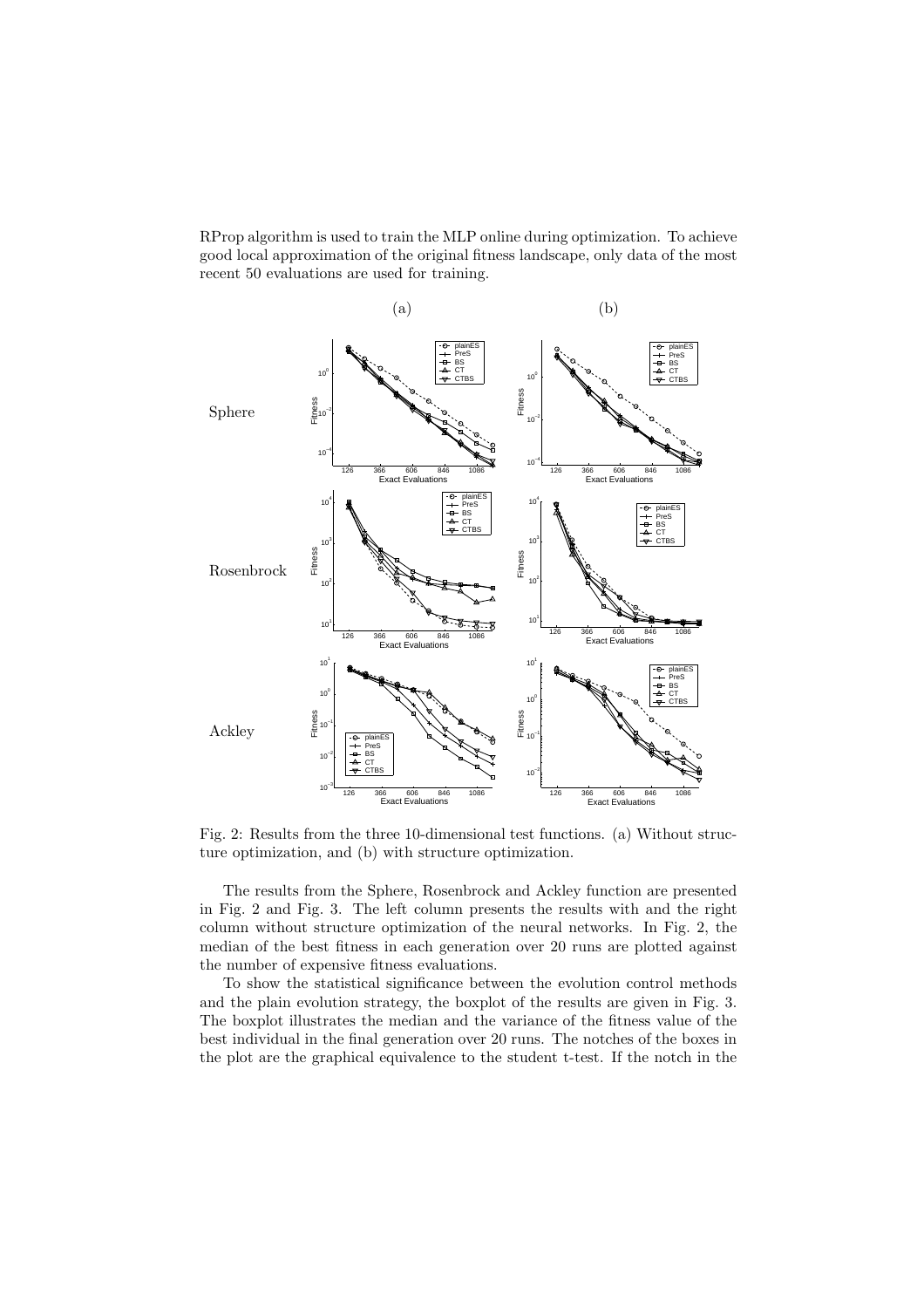boxplot of the two strategies overlap, there is no significant difference between the medians of the strategies at a significance level of  $p = 0.05$ .



Fig. 3: Boxplot of the best fitness in the final generation over 20 runs after 1200 exact fitness evaluations are done. (a) Without structure optimization, and (b) with structure optimization.

From Fig. 2 and Fig. 3, we can see that all evolution control methods except the best strategy improve the performance of the plain evolution strategy significantly on the 10D Sphere function. But there are no statistically significant differences between the model-assisted strategies themselves, no matter whether structure optimization of the neural networks are conducted or not.

It turns out that the clustering technique with best strategy outperforms other algorithms on the 10D Rosenbrock function, when no structure optimization of the neural network is carried out. However, all algorithms fail to improve the performance of the plain evolution strategy significantly. This result may be attributed to the fact that the number of hidden neurons is not sufficiently large to approximate the Rosenbrock function. Meanwhile, the result indicates that with structure optimization, the neural networks perform locally very well